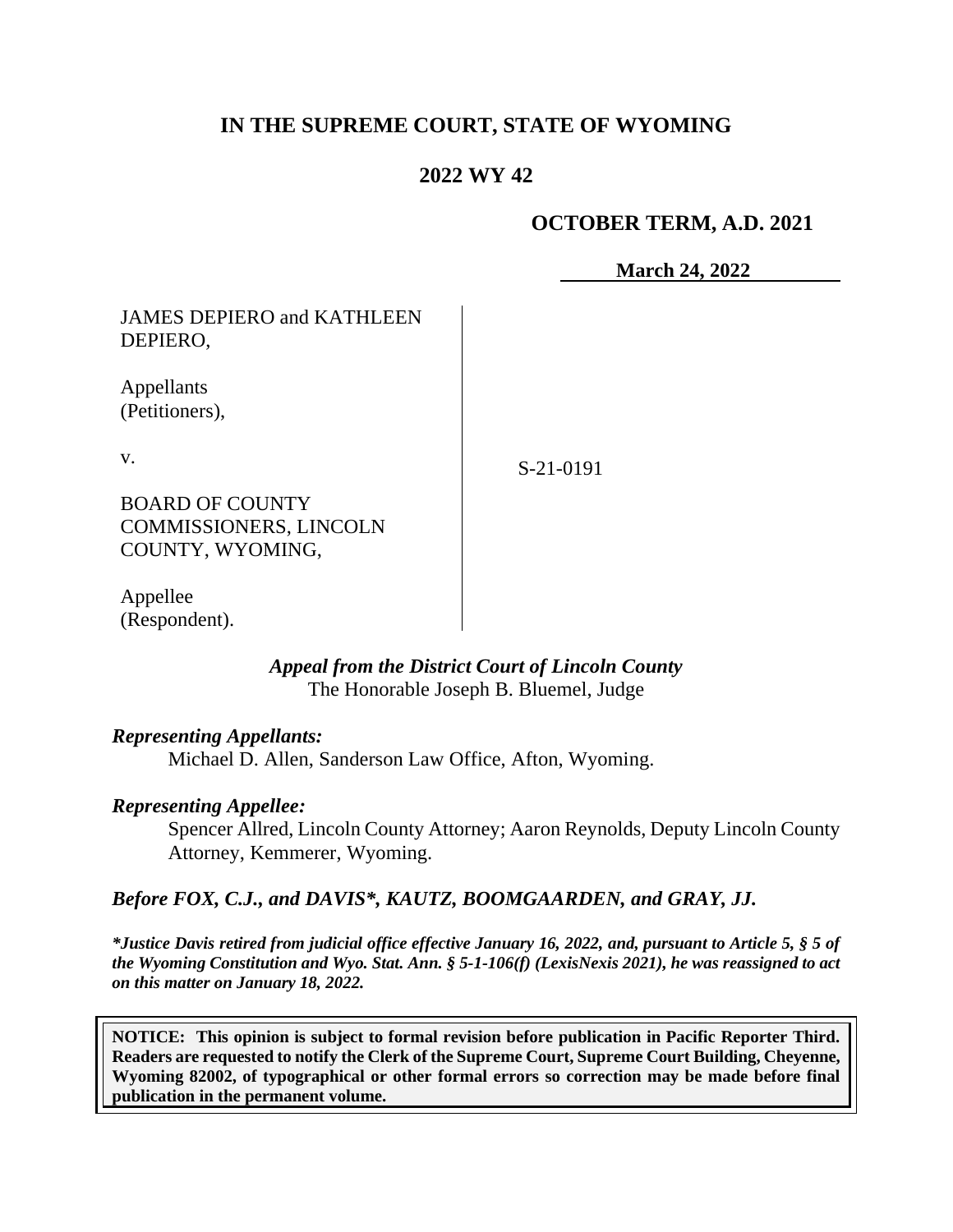### **KAUTZ, Justice.**

[¶1] Appellants James and Kathleen Depiero sought review of a decision by the Board of County Commissioners, Lincoln County, Wyoming (Board) under Wyoming Rule of Appellate Procedure (W.R.A.P.) 12 and Wyo. Stat. Ann. § 16-3-114 (LexisNexis 2021). The district court dismissed their petition for review because the Board's record of the case was never transmitted to the court. We find that the obligation to transmit the record in a review of agency action under W.R.A.P. 12 is on the agency (Board), and reverse.

### **FACTS**

[¶2] Appellants own land in an area of Lincoln County zoned "Rural." Their neighbors, also in that zone, applied to the Board for a Conditional Use Permit (CUP) authorizing the construction of multi-family housing in the form of single family living structures. Appellants submitted email objections. The Board did not conduct a "contested case hearing" but considered the application at a meeting and issued a "Final Determination" which approved a CUP to construct four "guest cabins."

[¶3] Appellants filed a petition for review in the district court pursuant to W.R.A.P. 12.03 and 12.06. They asserted (1) the CUP was inconsistent with the standards for rural zoned property in the Lincoln County Land Use Regulations; and (2) the permit issued differed from that requested in the application. The petition for review listed the above facts and stated: "The CUP was not a contested case and [an] additional statement of facts is not required under W.R.A.P. 12.06. Petitioners reserve the right to present additional material evidence prior to [a] hearing pursuant to W.R.A.P. 12.08 after the agency has provided the entire record pursuant to W.R.A.P. 12.07(a)."

[¶4] The day after Appellants filed their petition for review of agency action, the district court clerk issued a "briefing notice" stating Appellants' brief was due within 45 days. Four days later the clerk entered an amended briefing notice, which stated Appellants' brief was "due 45 days after the transcript is received by the Clerk of District Court's Office." The Board never submitted the record to the clerk of district court.

[¶5] Seven months after Appellants filed their petition for review, the district court issued an order that "the parties shall show cause in writing on or before the 18<sup>th</sup> of June, 2021, why this matter should not be dismissed." The parties responded with a "Joint Motion." It stated, "Anticipating that the dispute may be resolved without a decision by the Court, Lincoln County has not submitted the record to the District Court at this time. Lincoln County represents that it has obtained those records and is ready to produce them to the Court. The parties, through their attorneys, request that this Court allow this case to remain on the docket so that Lincoln County may submit the record and the parties may fully brief the issue."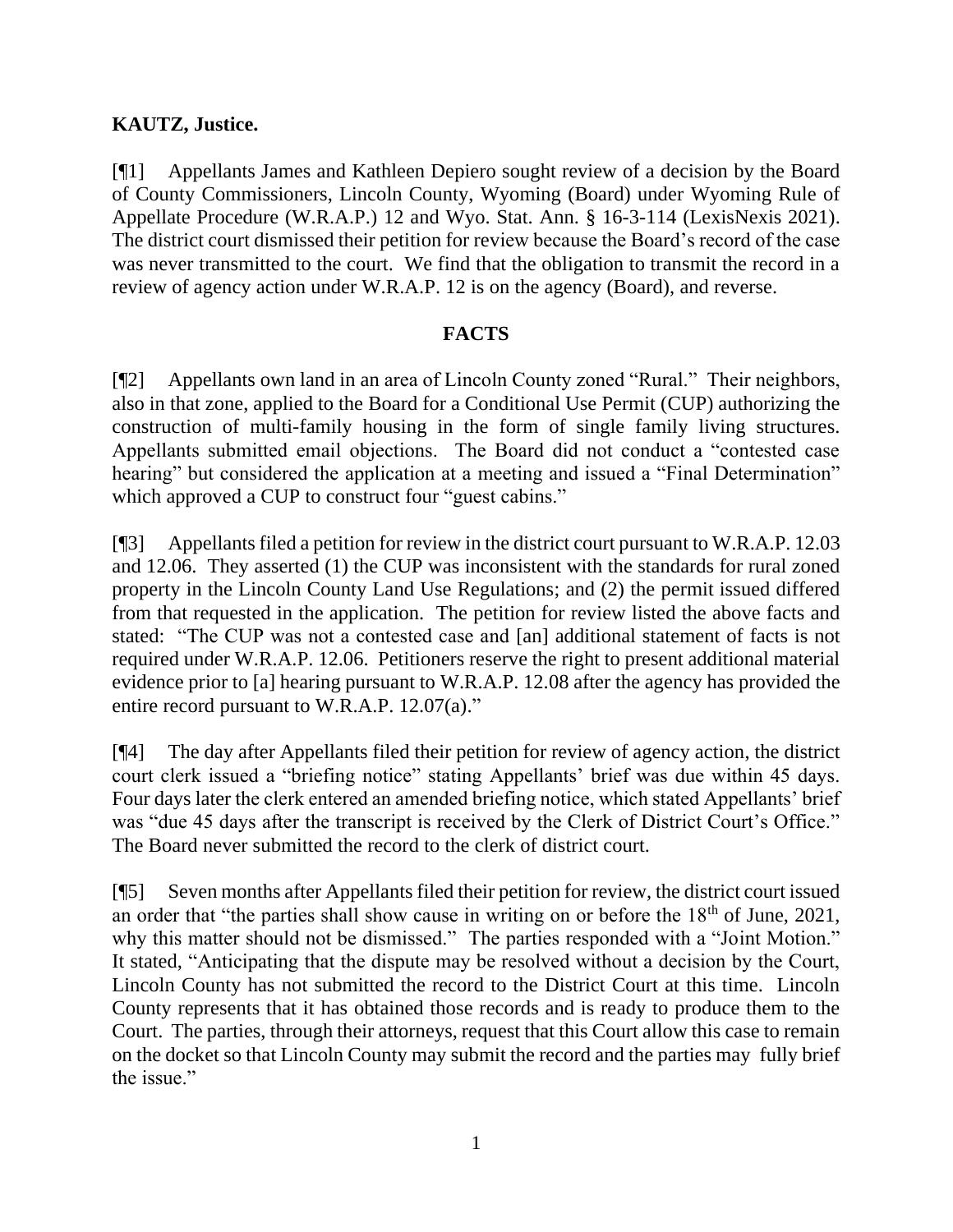[¶6] The district court did not respond to the parties' "Joint Motion." Instead, it dismissed Appellants' petition for review. In so doing, the district court relied upon W.R.A.P. 2.06, writing: "Rule 2.06 … states that within sixty (60) days after a notice of appeal is filed the transcript of the administrative action or statement of evidence is to be filed. … The transcript or statement of evidence was due November 3, 2020." The district court added, "This court finding that no good cause has been shown for the delay in producing the transcript or statement of evidence as proved[sic] by the Rules of Appellant [sic] Procedure hereby **dismisses** this matter." (Emphasis in original).

#### **STANDARD OF REVIEW**

[¶7] Whether a district court correctly interpreted a court rule is a question of law which we review de novo. *See, e.g., Dishman v. First Interstate Bank*, 2015 WY 154, ¶ 13, 362 P.3d 360, 365 (Wyo. 2015) (addressing the rules of civil procedure).

[¶8] "The dismissal of a suit for want of prosecution lies within the sound discretion of the trial court[.]" *Johnson v. Bd. of Comm'rs of Laramie Cnty.*, 588 P.2d 237, 238 (Wyo. 1978) (citation omitted). Accordingly, we review the district court's order dismissing a case for lack of prosecution for an abuse of discretion. *Randolph v. Hays*, 665 P.2d 500, 503-04 (Wyo. 1983). "'In determining whether there has been an abuse of discretion, the ultimate issue is whether or not the court could reasonably conclude as it did.'" *Id*. at 504 (quoting *Martinez v. State,* 611 P.2d 831, 838 (Wyo. 1980)). "The burden is placed upon the party who is attacking the trial court's ruling to establish an abuse of discretion." *Johnston v. Stephenson*, 938 P.2d 861, 862 (Wyo. 1997). We keep in mind, however, that dismissal is not a favored course of action, because it "has always been the policy of our law to resolve doubts in favor of permitting parties to have their day in court on the merits of a controversy." *Waldrop v. Weaver*, 702 P.2d 1291, 1294 (Wyo. 1985) (quoting *Carman v. Slavens*, 546 P.2d 601, 603 (Utah 1976)).

### **DISCUSSION**

[¶9] The district court determined W.R.A.P. 2.06 and the notice issued by the clerk of district court required a "transcript" to be filed within 60 days of the filing of the petition for review of agency action. Because no transcript was filed, the district court dismissed Appellants' petition. Although the district court did not explicitly state that filing the "transcript" was Appellants' obligation, the effect of its ruling placed responsibility for filing the "transcript" squarely on Appellants.

[¶10] The district court misstated and misapplied W.R.A.P. 2.06. It wrote: "Rule 2.06, W.R.A.P. states that within sixty (60) days after a notice of appeal is filed the transcript of the **administrative action or statement of evidence** is to be filed." (Emphasis added). However, Rule 2.06 does not mention administrative action or a statement of evidence. Rather, Rule 2.06(a) provides: "Within 60 days after the notice of appeal is filed, the court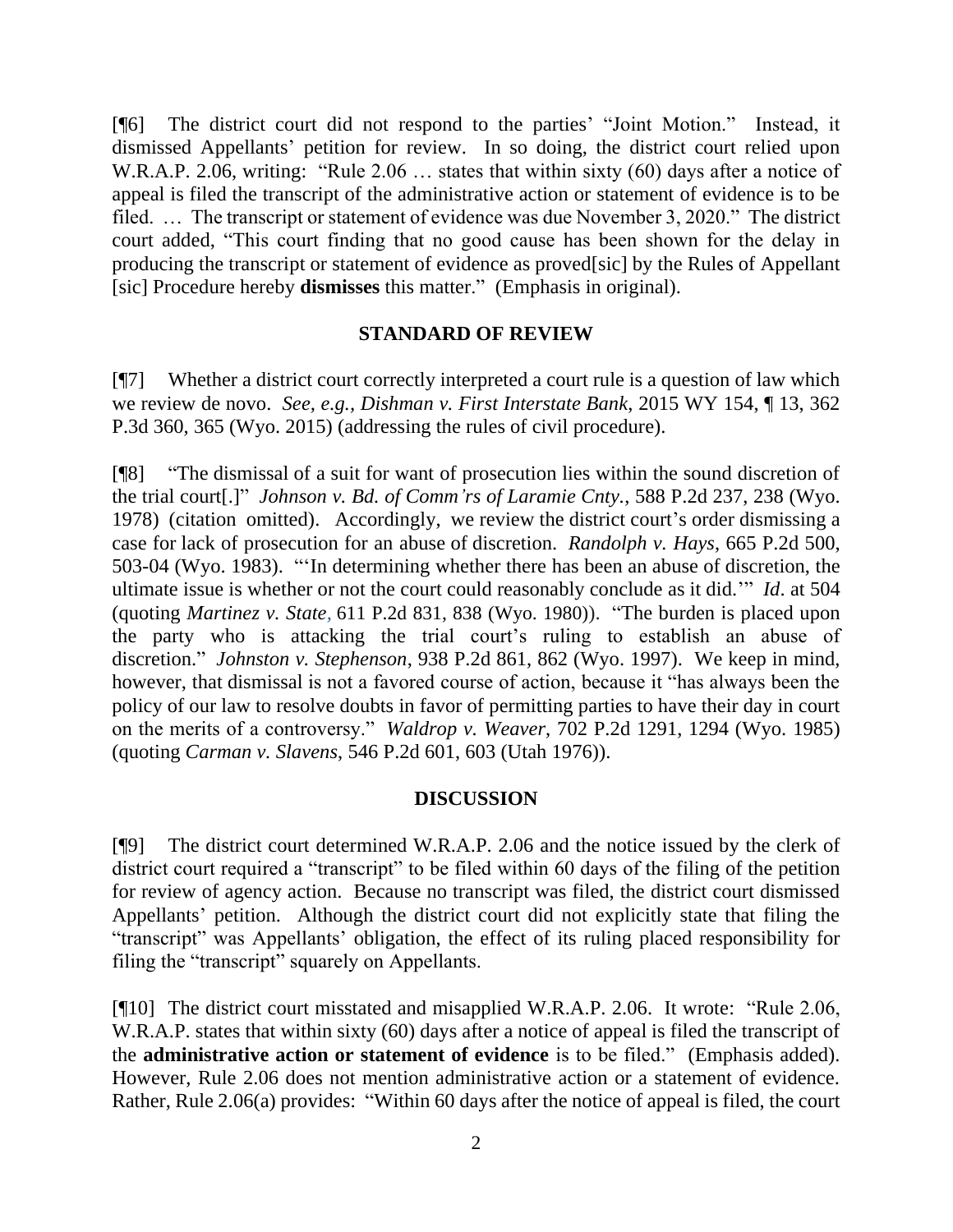reporter shall file with the clerk of the trial court, the transcript, or such portions of the transcript that have been ordered as provided in Rule 2.05." This rule applies only to transcripts prepared by the court reporter of the trial court. It does not apply to petitions for review from agency action.

[¶11] W.R.A.P. 12.01 through 12.12 apply to judicial review of administrative action. W.R.A.P. 12.07 requires that "[w]ithin 60 days after the service of [the] petition, or within the time allowed by the reviewing court, **the agency shall** transmit to the reviewing court the original or a certified copy of the entire record of the proceedings under review." (Emphasis added). In this case the agency – the Board of County Commissioners of Lincoln County – was required to transmit the entire record to the district court. It never did so, although it belatedly offered to comply with the rule. The "entire record," which the agency must provide, includes (1) the procedural documents, including an index, (2) any transcript of recorded statements or testimony, and (3) exhibits. W.R.A.P. 12.07(a)(1), (2) and (3).

[¶12] In an ordinary civil appeal, the clerk of the trial court prepares the entire record and then the parties designate which portions of it they rely on in the appeal. W.R.A.P. 3.05. However, this procedure does not apply to reviews of administrative action. In such cases, "[t]he district court action is governed by W.R.A.P. 12, which does not include any requirement that a district court petitioner file a designation of record. W.R.A.P. 12.01; *Cf.* W.R.A.P. 12.11(b). **Instead, W.R.A.P. 12.07 requires the agency to transmit the 'entire record' to the district court**, making a designation of record unnecessary." *Phifer v. State ex rel., Dep't of Workforce Servs., Workers' Comp. Div.*, 2017 WY 52, ¶ 4, 393 P.3d 1324, 1325 (Wyo. 2017) (emphasis added).

[¶13] The Board failed to transmit the record as required by W.R.A.P. 12.07. The district court's dismissal rewards the Board for failure to comply with the rules. It places all the responsibility and consequences for the Board's failure on Appellants. Because the Board, not Appellants, had the responsibility to transmit the entire record to the district court, it was an abuse of discretion to dismiss Appellants' petition for review.

[¶14] Both the clerk of the district court and the district court were concerned about the lack of a "transcript." The term "transcript" can refer to either a printed copy of words that were spoken and testimony that was given, or to the printed record of the proceedings and pleadings necessary for an appellate court to review the history of a case. *MSC v. MCG*, 2019 WY 59, ¶¶ 20-22, 442 P.3d 662, 668 (Wyo. 2019). Whichever meaning the clerk of district court and the district court intended for "transcript," any concern cannot be charged against Appellants. If the term meant a typed record of the words spoken, Appellants certified that no contested case occurred, and that no transcript of evidence was involved in this case. Not every administrative action involves recorded testimony, and, as here, transcripts of recorded statements may be unnecessary. (If there had been such a transcript, W.R.A.P. 12.04(d) required the petitioner to "order and arrange for the payment for a